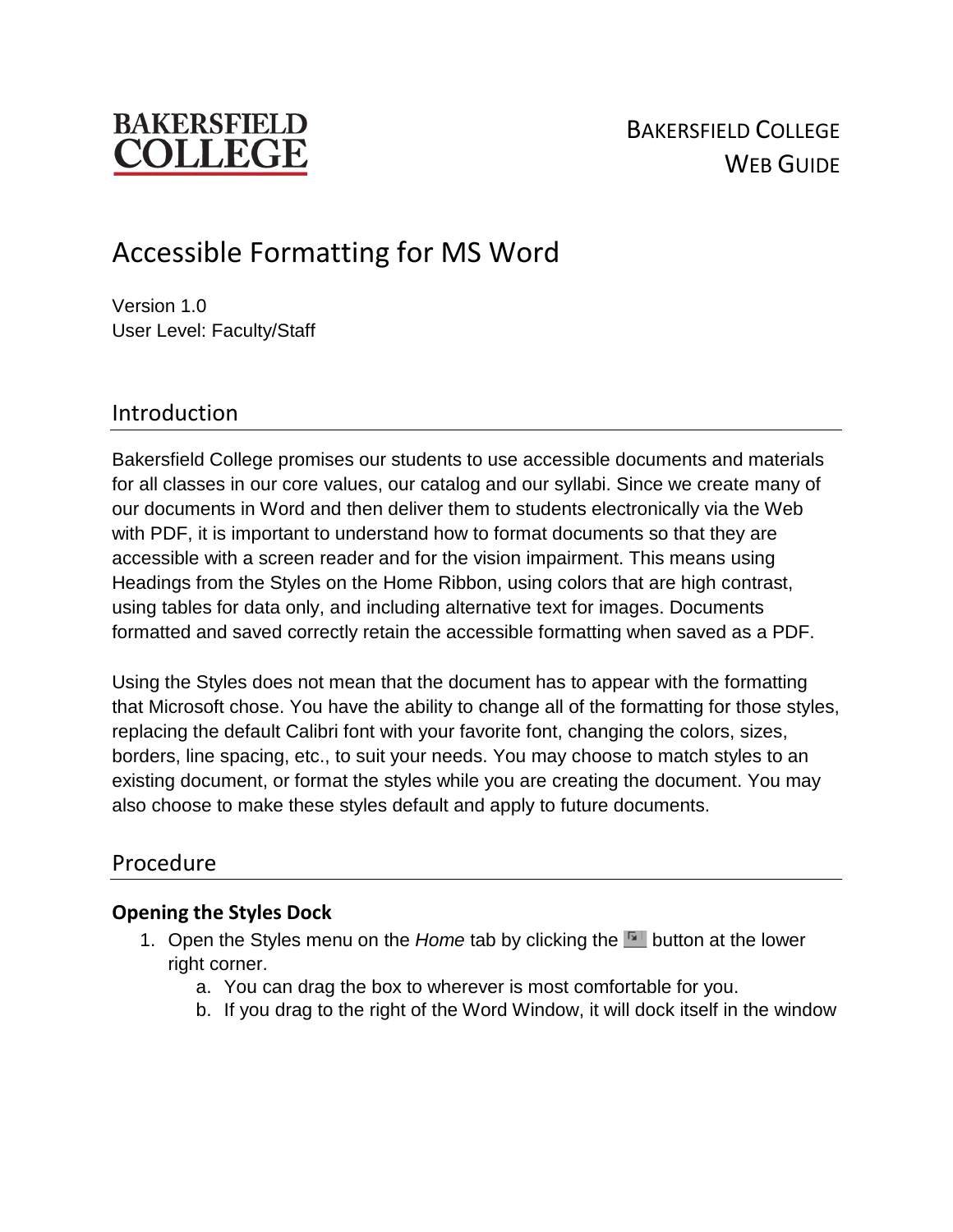*Figure 1 - Styles Dock anchored on the right of the screen*



- 2. At the bottom of the *Styles* Dialog box, check "Show Preview." This will allow you to see what the style appearance before applying it.
- 3. To apply a style:
	- a. Highlight the text
	- b. Click the style
- 4. To modify a style:
	- a. Hover your cursor over the style in the *Styles* dock until you see an arrow to the right.
	- b. Click the arrow for the menu.
	- c. Select Modify
	- d. Alternate ways to modify the style: Right click on the style in the *Home* tab Ribbon or on the *Styles* dock to get the same menu.

### **Adding Headers to a Formatted Document**

For this scenario, you have a document formatted with the desired appearance, and now you need to add headings for accessibility. See *Opening the Styles Dock* to open the dock.

- 1. Highlight the Title of the document
- 2. Right click the *Title* style in the *Styles* dock or in the *Styles* on the Home tab Ribbon (on the ribbon, you will need the down arrow to see it) or use the dropdown menu by the hover method in the *Styles* dock.
- 3. Select "Update Title to Match Selection"
- 4. Highlight a paragraph of regular text.
- 5. Right click the Normal style or hover as you did in step 2 with the Title.
- 6. Select "Update Normal to Match Selection"
- 7. Continue throughout the document with each heading, subtitle, list, etc.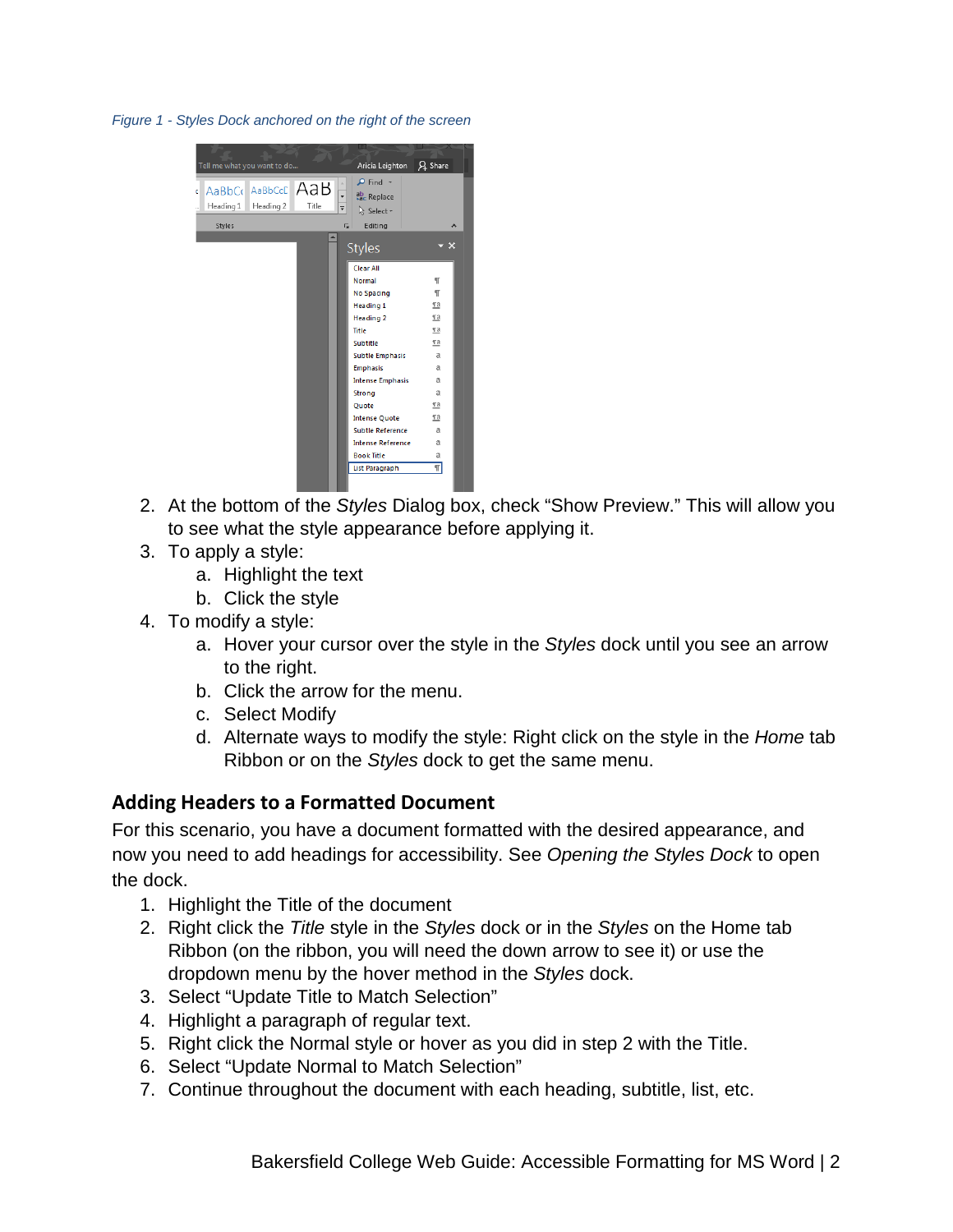#### **Formatting Headers and Styles for a New Document**

For this scenario, you are creating a document and deciding on the format appearance as you write. See *Opening the Styles Dock* to open the dock.

- 1. First, change the Normal style. This is the body text or main style for your page and some other styles, e.g. list items and footer styles, are based on this style.
	- a. Open the Menu On the *Styles* dock, click the down arrow that appears on the right side of Normal while you hover over it. You may also get this menu by right clicking Normal in the dock or on the ribbon.
	- b. Choose Modify

| <b>Modify Style</b>                                                                                                                                                                              |                                                                                                                                                                                                            | P | Σζ                       |  |  |  |  |  |
|--------------------------------------------------------------------------------------------------------------------------------------------------------------------------------------------------|------------------------------------------------------------------------------------------------------------------------------------------------------------------------------------------------------------|---|--------------------------|--|--|--|--|--|
| Properties                                                                                                                                                                                       |                                                                                                                                                                                                            |   |                          |  |  |  |  |  |
| Name:                                                                                                                                                                                            | Normal                                                                                                                                                                                                     |   |                          |  |  |  |  |  |
| Style type:                                                                                                                                                                                      | Paragraph                                                                                                                                                                                                  |   |                          |  |  |  |  |  |
| Style based on:                                                                                                                                                                                  | (no style)                                                                                                                                                                                                 |   | $\overline{\phantom{a}}$ |  |  |  |  |  |
| Style for following paragraph:                                                                                                                                                                   | <b>T</b> Normal                                                                                                                                                                                            |   | ▼                        |  |  |  |  |  |
| Formatting                                                                                                                                                                                       |                                                                                                                                                                                                            |   |                          |  |  |  |  |  |
| 11<br>Calibri (Body)<br>В<br>Automatic<br>æ.<br>Ι<br>U<br>۰<br>▼                                                                                                                                 |                                                                                                                                                                                                            |   |                          |  |  |  |  |  |
|                                                                                                                                                                                                  |                                                                                                                                                                                                            |   |                          |  |  |  |  |  |
| $\equiv$<br>三<br>$\equiv$                                                                                                                                                                        | ⊁≡<br>↑≡<br>↑≡<br>↓≡<br>€≣<br>₹<br>≡                                                                                                                                                                       |   |                          |  |  |  |  |  |
| Previous Paragraph Previous Paragraph Previous Paragraph Previous Paragraph Previous Paragraph Previous<br>Paragraph Previous Paragraph Previous Paragraph Previous Paragraph Previous Paragraph |                                                                                                                                                                                                            |   |                          |  |  |  |  |  |
| Open the Menu - On the Styles dock, click the down arrow that appears on the right side of Normal while you                                                                                      |                                                                                                                                                                                                            |   |                          |  |  |  |  |  |
|                                                                                                                                                                                                  | hover over it. You may also get this menu by right clicking Normal in the dock or on the ribbon.                                                                                                           |   |                          |  |  |  |  |  |
|                                                                                                                                                                                                  | Following Paragraph Following Paragraph Following Paragraph Following Paragraph Following Paragraph                                                                                                        |   |                          |  |  |  |  |  |
|                                                                                                                                                                                                  | Following Paragraph Following Paragraph Following Paragraph Following Paragraph Following Paragraph                                                                                                        |   |                          |  |  |  |  |  |
|                                                                                                                                                                                                  | Following Paragraph Following Paragraph Following Paragraph Following Paragraph Following Paragraph<br>Following Paragraph Following Paragraph Following Paragraph Following Paragraph Following Paragraph |   |                          |  |  |  |  |  |
| Following Paragraph Following Paragraph Following Paragraph Following Paragraph Following Paragraph                                                                                              |                                                                                                                                                                                                            |   |                          |  |  |  |  |  |
|                                                                                                                                                                                                  | Following Paragraph Following Paragraph Following Paragraph Following Paragraph Following Paragraph                                                                                                        |   |                          |  |  |  |  |  |
| Font: (Default) +Body (Calibri), Left<br>Line spacing: Multiple 1.08 li, Space<br>After: 8 pt, Widow/Orphan control, Style: Show in the Styles gallery                                           |                                                                                                                                                                                                            |   |                          |  |  |  |  |  |
| Add to the Styles gallery                                                                                                                                                                        |                                                                                                                                                                                                            |   |                          |  |  |  |  |  |
| • Only in this document • New documents based on this template                                                                                                                                   |                                                                                                                                                                                                            |   |                          |  |  |  |  |  |
| ОΚ<br>Cancel<br>Format -                                                                                                                                                                         |                                                                                                                                                                                                            |   |                          |  |  |  |  |  |

*Figure 2 - Modify Style Dialog box*

c. The *Modify Styles* dialog box appears. All formatting information appears in the lower quarter of the *Modify Styles* dialog box below the white box.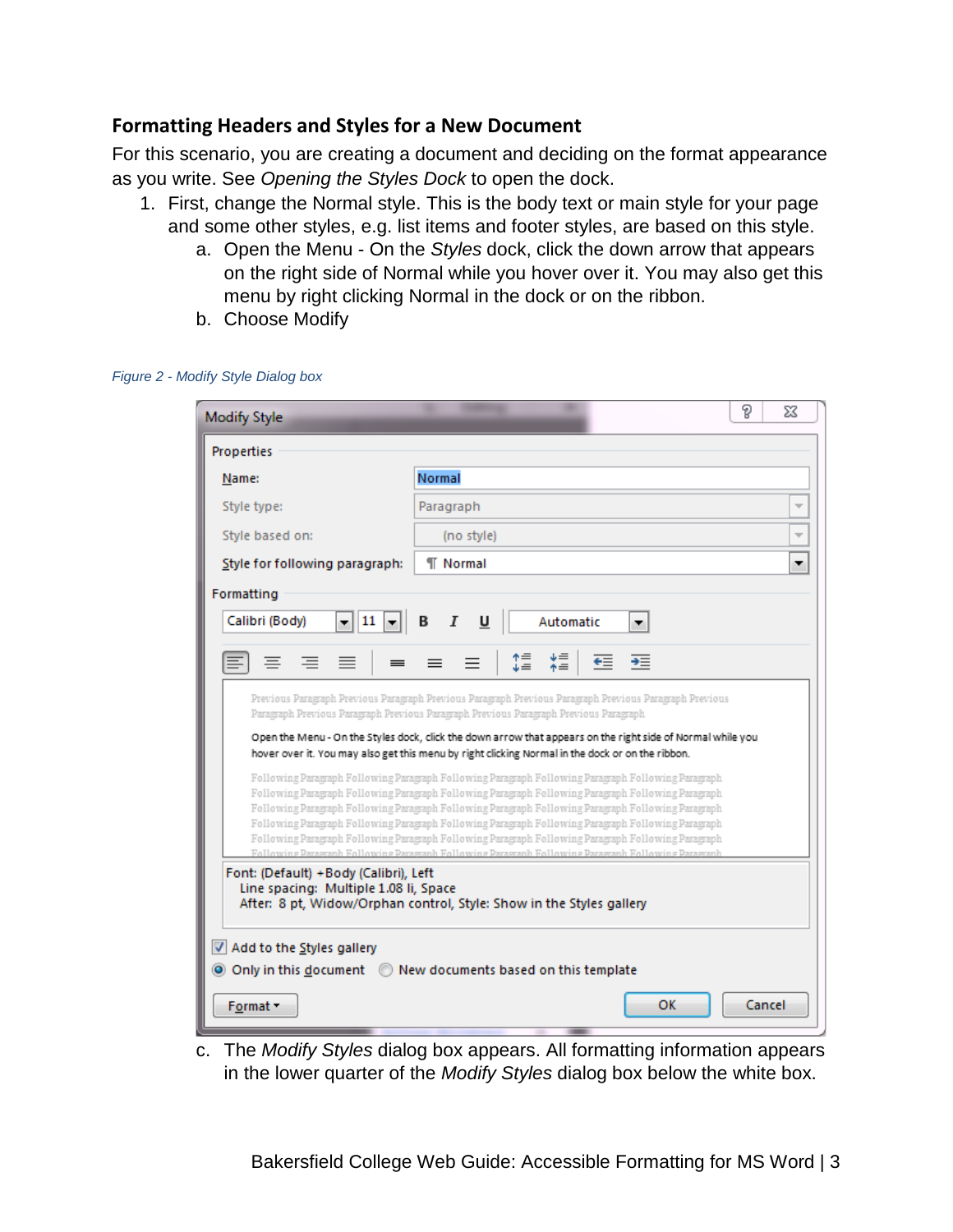Figure 2 shows that the font is Calibri, paragraphs align left, and line spacing is 1.08 plus 8 pts after a paragraph.

- d. Change the Font by using the dropdown under *Formatting* and select your preferred font.
- e. Next, adjust the size of the font to make it legible.
- f. Select the "New documents based on this template" radio button at the bottom of the window to make this the default style in future documents.
- g. To change the line spacing, click "Format" in the lower left corner of the *Modify Style* dialog box for a menu and choose Paragraph.

*Figure 3 Paragraph Dialog Box*

| Paragraph                                          |                  |                                                                                                                                                                                                                                                                                                              | P    | $\Sigma$ |  |  |  |
|----------------------------------------------------|------------------|--------------------------------------------------------------------------------------------------------------------------------------------------------------------------------------------------------------------------------------------------------------------------------------------------------------|------|----------|--|--|--|
| <b>Indents and Spacing</b><br>Line and Page Breaks |                  |                                                                                                                                                                                                                                                                                                              |      |          |  |  |  |
| General                                            |                  |                                                                                                                                                                                                                                                                                                              |      |          |  |  |  |
| Alignment:                                         | Left             |                                                                                                                                                                                                                                                                                                              |      |          |  |  |  |
| Outline level:                                     | <b>Body Text</b> | Collapsed by default                                                                                                                                                                                                                                                                                         |      |          |  |  |  |
|                                                    |                  |                                                                                                                                                                                                                                                                                                              |      |          |  |  |  |
| Indentation                                        |                  |                                                                                                                                                                                                                                                                                                              |      |          |  |  |  |
| Left:                                              | $0^{\circ}$      | Special:                                                                                                                                                                                                                                                                                                     | By:  |          |  |  |  |
| Right:                                             | 0"               | (none)                                                                                                                                                                                                                                                                                                       |      | ÷        |  |  |  |
| <b>Mirror indents</b>                              |                  |                                                                                                                                                                                                                                                                                                              |      |          |  |  |  |
|                                                    |                  |                                                                                                                                                                                                                                                                                                              |      |          |  |  |  |
| Spacing                                            |                  |                                                                                                                                                                                                                                                                                                              |      |          |  |  |  |
| Before:                                            | 0 pt             | Line spacing:                                                                                                                                                                                                                                                                                                | At:  |          |  |  |  |
| After:                                             | 8 pt             | Multiple                                                                                                                                                                                                                                                                                                     | 1.08 | ┯        |  |  |  |
|                                                    |                  | Don't add space between paragraphs of the same style                                                                                                                                                                                                                                                         |      |          |  |  |  |
| Preview                                            |                  |                                                                                                                                                                                                                                                                                                              |      |          |  |  |  |
|                                                    |                  | Previous Paragraph Previous Paragraph Previous Paragraph Previous Paragraph Previous Paragraph                                                                                                                                                                                                               |      |          |  |  |  |
|                                                    |                  | Previous Paragraph Previous Paragraph Previous Paragraph Previous Paragraph Previous Paragraph<br>To change the line spacing, click "Format" in the lower left comer for a menu and choose Paragraph.                                                                                                        |      |          |  |  |  |
|                                                    |                  | Following Paragraph Following Paragraph Following Paragraph Following Paragraph Following Paragraph                                                                                                                                                                                                          |      |          |  |  |  |
|                                                    |                  | Following Paragraph Following Paragraph Following Paragraph Following Paragraph Following Paragraph<br>Following Paragraph Following Paragraph Following Paragraph Following Paragraph Following Paragraph<br>Following Paramesh Following Paramesh Following Paramesh Following Paramesh Following Paramesh |      |          |  |  |  |
|                                                    |                  |                                                                                                                                                                                                                                                                                                              |      |          |  |  |  |
| Tabs                                               | Set As Default   | OK                                                                                                                                                                                                                                                                                                           |      | Cancel   |  |  |  |

- h. Change the settings of your line space and space before and/or after the paragraph.
- i. Click OK in the *Paragraph* dialog box.
- j. Click OK in the *Modify Style* dialog box.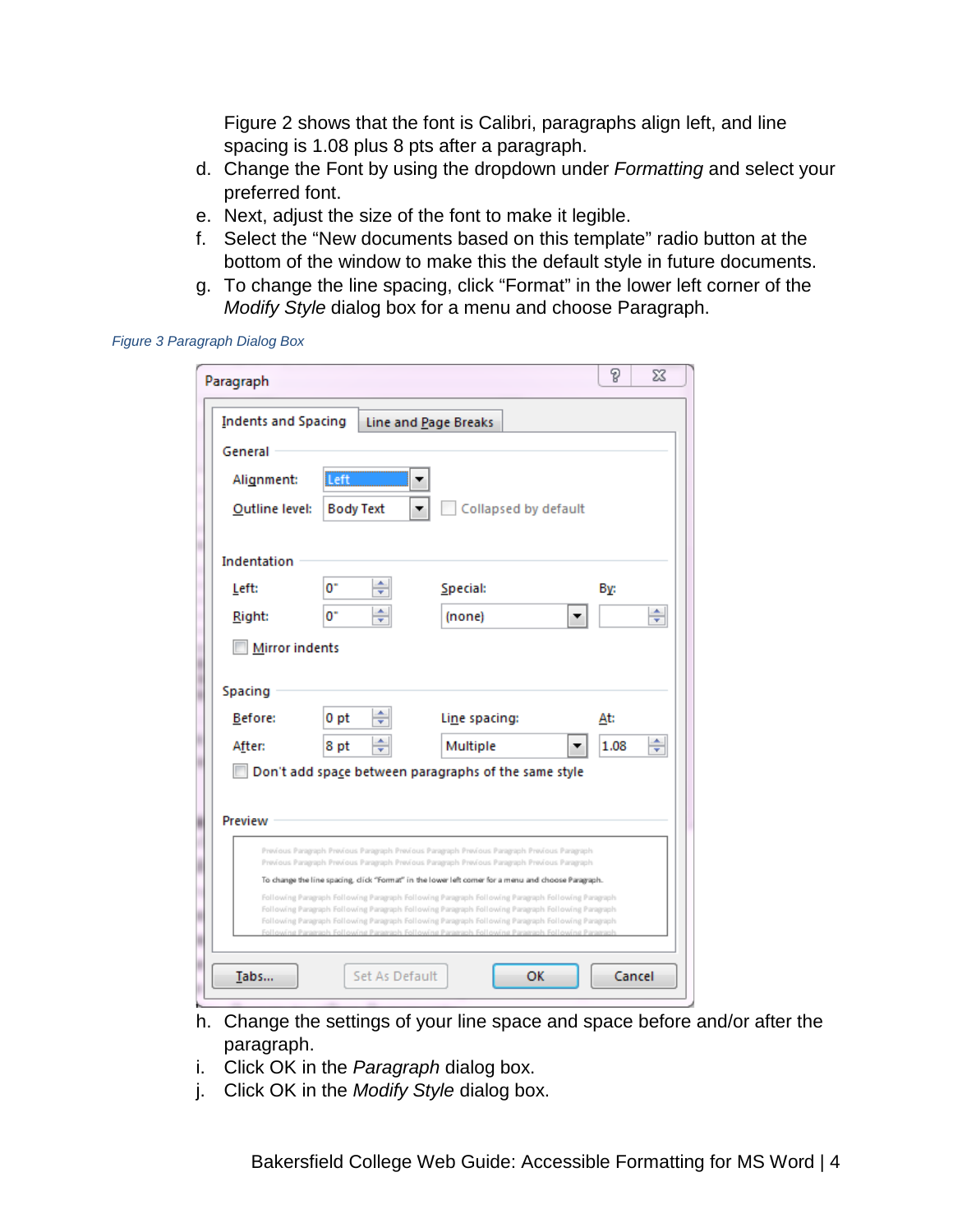- 2. Change the Headings
	- a. Start with Heading 1. Hover in the dock on the right side so that you get the dropdown and choose modify.
	- b. Change the Font and font size.
	- c. Change the font color from light blue to a dark color (automatic for black) using the dropdown to the right of the font size.
	- d. There is a 12-point space automatically inserted above Heading 1. To change this:
		- i. Click "Format" in the lower left corner of the *Modify Style* dialog box.
		- ii. Select "Paragraph…"
		- iii. adjust the size of "Before" under "Spacing"
		- iv. Click OK at the bottom of the *Paragraph* dialog box
	- e. To add a line under the heading:
		- i. Click "Format" in the lower left corner
		- ii. Select "Border…"

#### *Figure 4 Borders and Shading Dialog Box*

| <b>Borders and Shading</b> |             |                            |                          |           |    |                                                           | P       | ΣŜ     |
|----------------------------|-------------|----------------------------|--------------------------|-----------|----|-----------------------------------------------------------|---------|--------|
| <b>Borders</b>             | Page Border | Shading                    |                          |           |    |                                                           |         |        |
| Setting:                   |             | Style:                     |                          | Preview   |    |                                                           |         |        |
| <b>None</b>                |             |                            | ▴<br>릐                   |           |    | Click on diagram below or<br>use buttons to apply borders |         |        |
| Box                        |             |                            |                          | H         | ڶ؊ |                                                           | :       |        |
|                            | Shadow      |                            | $\overline{\phantom{a}}$ | 僵         |    |                                                           |         |        |
|                            |             | Color:                     |                          |           |    | ÷                                                         | :…      |        |
| $3-D$                      |             | Automatic                  | ▼                        |           | Œ  | E                                                         |         |        |
|                            | Custom      | Width:<br>$\frac{1}{2}$ pt | ▼                        | Apply to: |    |                                                           |         |        |
|                            |             |                            |                          | Paragraph |    |                                                           |         | ▼      |
|                            |             |                            |                          |           |    |                                                           | Options |        |
|                            |             |                            |                          |           |    | OK                                                        |         | Cancel |

iii. The solid black  $\frac{1}{2}$  point line is the default. Change style, color and width to your desired appearance in the Style portion of the dialog box. For a line across the page under the Heading, select the bottom border button in the preview.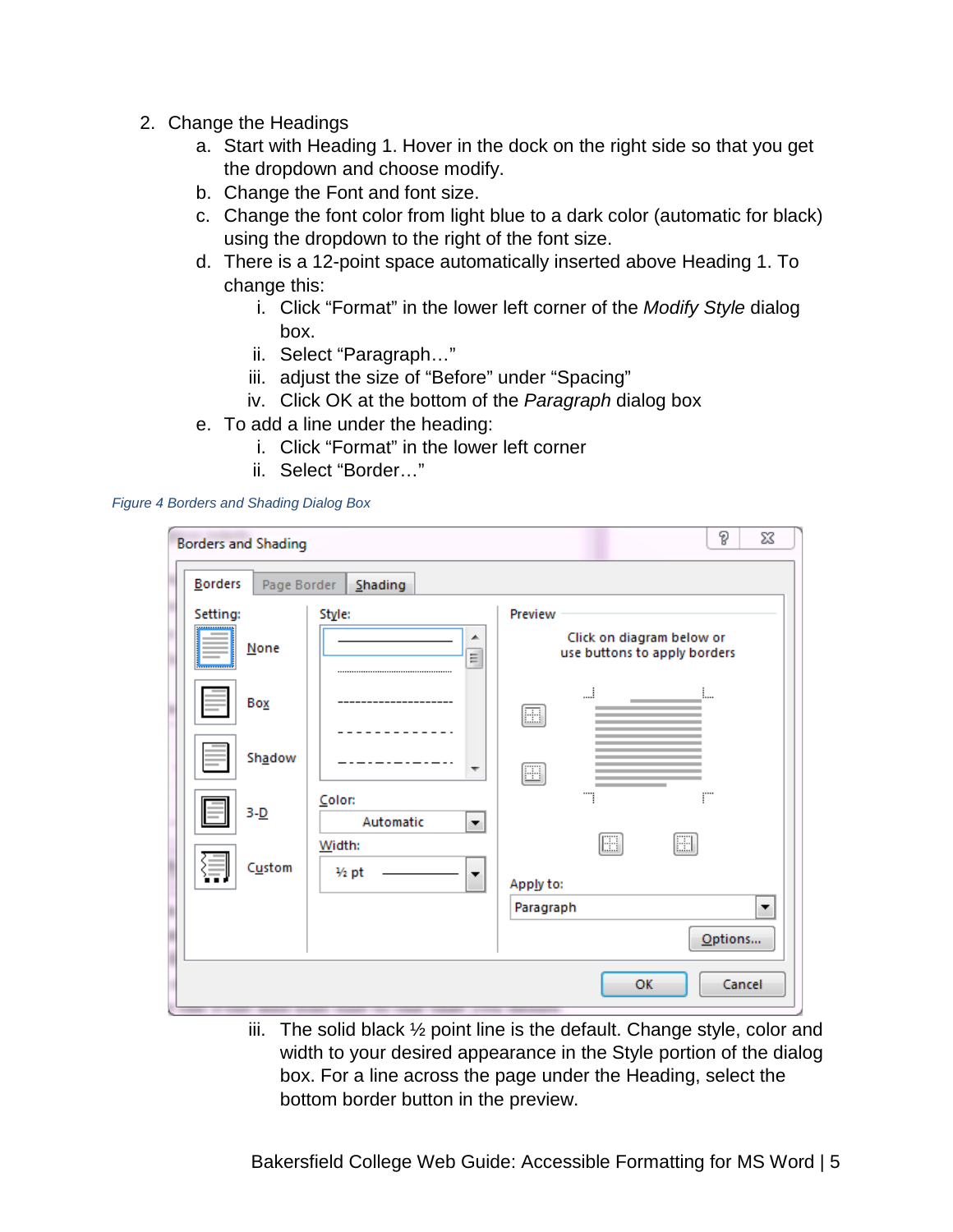- iv. Click OK at the bottom of the *Borders and Shading* Dialog box.
- f. Click OK at the bottom of the *Modify Style* dialog box.
- 3. Modify all other styles that you use where the styling is not what you wish.

### **Tables**

Do not use tables for layout. Screen readers will say that it is a table and will often repeat headers as it reads the data in each cell. If it is not tabular information, it can be very tedious and confusing. When adding a table, use the *Insert Table* from the Word Insert Ribbon. Only create simple tables with a single header row in Word and do not split or merge the cells. To identify the header row:

- 1. Select the First Row
- 2. On the *Table Tools*  $\rightarrow$  Layout tab on the Ribbon, click the "Repeat as header row" button.

#### **Images**

Images of substance will need alternative text. This is a good tool to use when deciding if your image needs alternative text: [http://4syllables.com.au/articles/text-alternatives](http://4syllables.com.au/articles/text-alternatives-decision-tree/)[decision-tree/.](http://4syllables.com.au/articles/text-alternatives-decision-tree/) To give an image alternative text:

- 1. Right click the image
- 2. Select "Format Picture"
- 3. The Dialog box will dock itself to the right of your Word Window.
- 4. Select the *Layout & Properties* button (next to the pentagon shape)

*Figure 5 Layout & Properties Button*



5. Type the alternative text in the *Title* box.

### **Check Accessibility**

Once you have completed your document, check the document for accessibility.

- 1. Select *File* tab
- 2. Click *Inspect Document* for a menu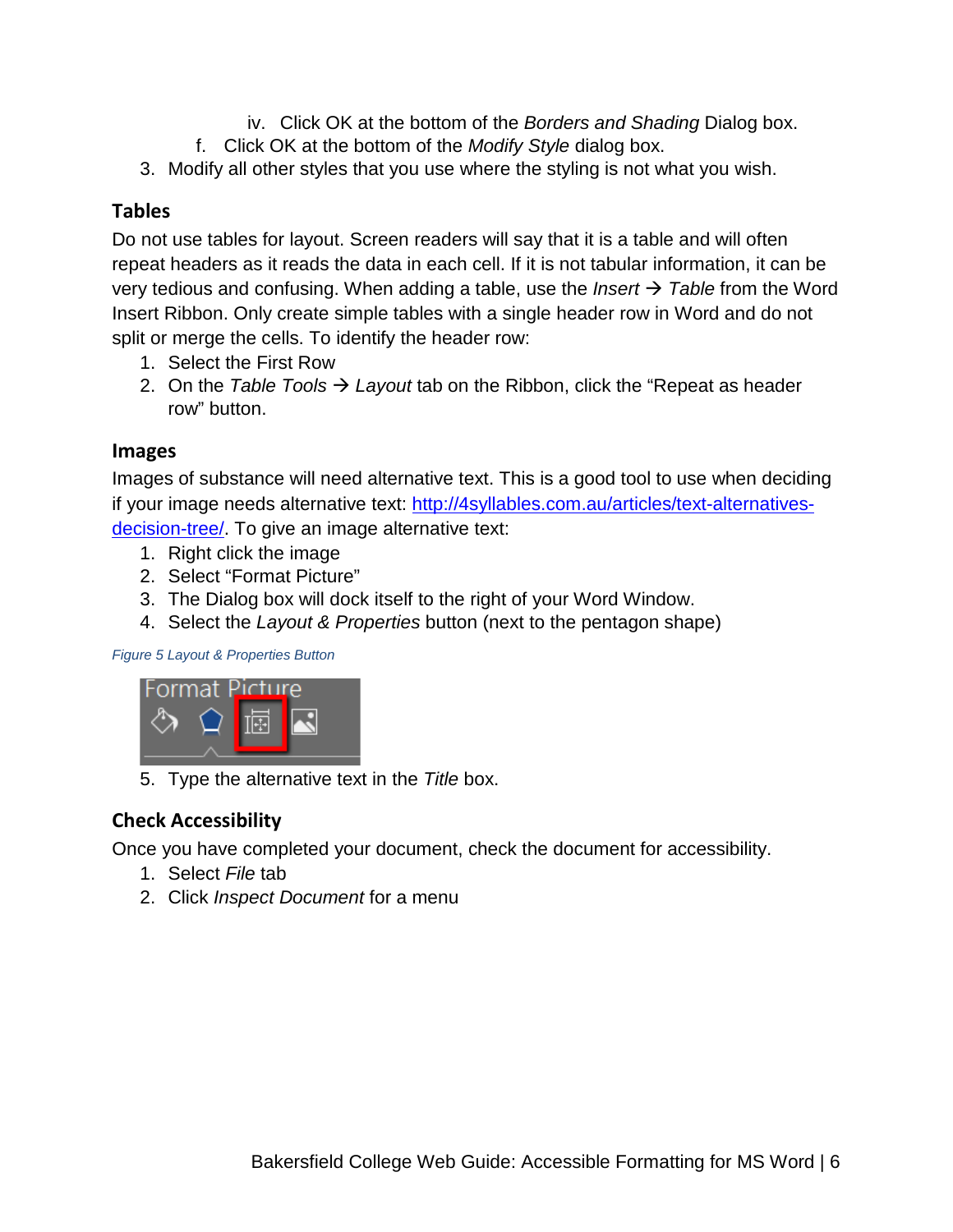#### *Figure 6 Check for Issue button*



- 3. Choose *Check Accessibility*
- 4. The *Accessibility Checker* report will dock itself on the right side of the Word Window. Make any corrections necessary and check again.

#### **Saving as a PDF**

The last step for providing documents to students electronically is to convert the document to PDF. It is considered rude and can break trust with visitors to force them to download anything. When a document is in Word, PowerPoint, Excel, and most other formats, the document will automatically download to the person's computer. It also may be the case that the visitor does not have the software needed to read the document. Where various PDF readers are free, Microsoft software is not. Therefore, it is important to convert the document to PDF. After all of the work you did to make sure your document is accessible, you want to make sure that it stays accessible when it is PDF. To keep the accessibility:

- 1. Ensure preferences are correct (you only need to do this once, it should be defaulted to this setting):
	- a. Select the *ACROBAT* tab
	- b. Click preferences (second button from the right)
	- c. Ensure that "Enable Accessibility and Fileflow with tagged Adobe PDF" is checked.
	- d. Click OK.
- 2. Select the *File* tab
- 3. Click *Save as Adobe PDF*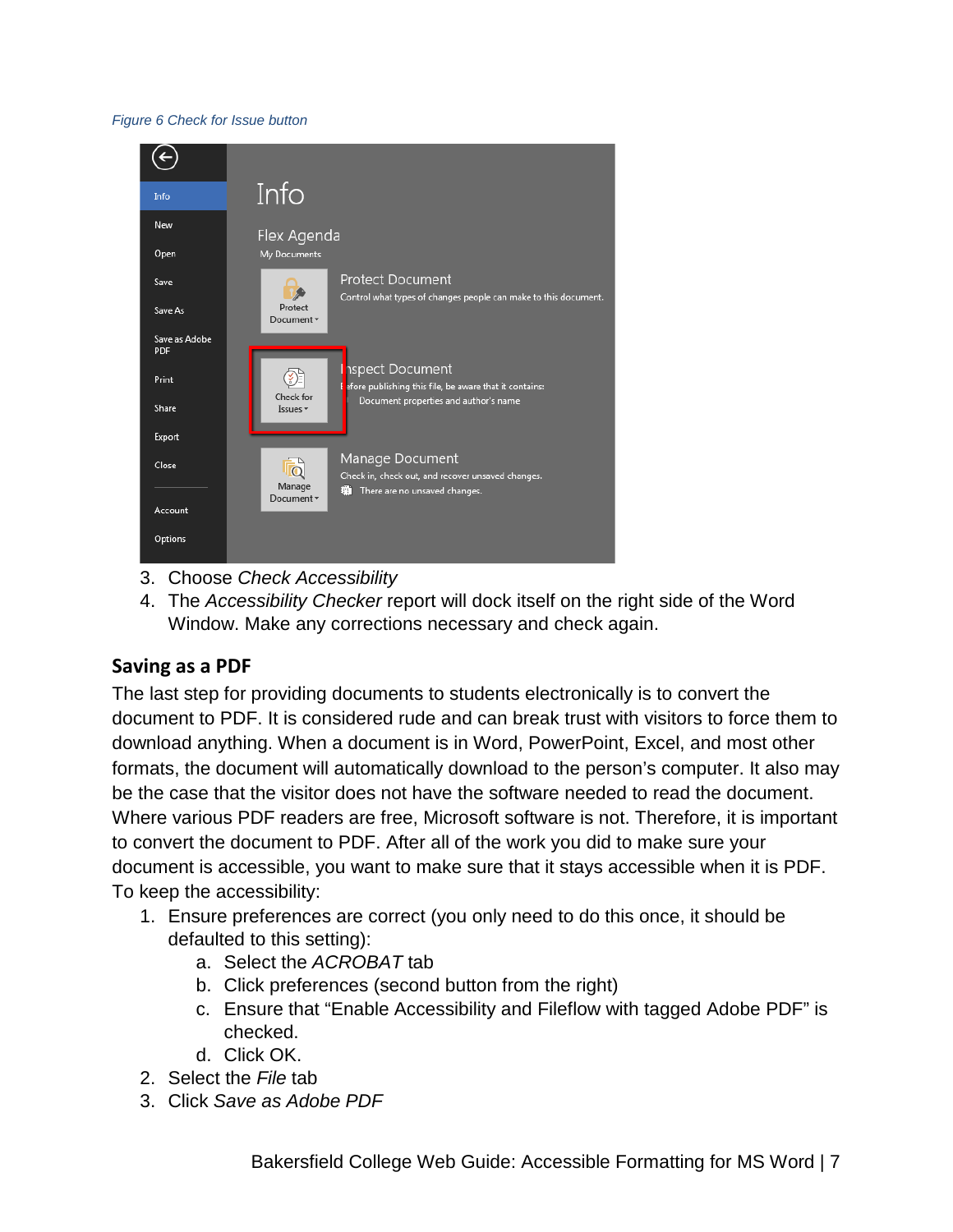- 4. Choose where to save the document
- 5. Name the document
	- a. Web tip make sure that you do not use spaces in the filename of your document. If it has multiple words, either use "Camel Case", use a hyphen to separate words or use the underscore to separate words in the document name. Examples:
		- Camel Case: MyLongDocumentName.pdf
		- Hyphenated: my-long-document-name.pdf
		- Underscored: my\_long\_document\_name.pdf
- 6. Click Save